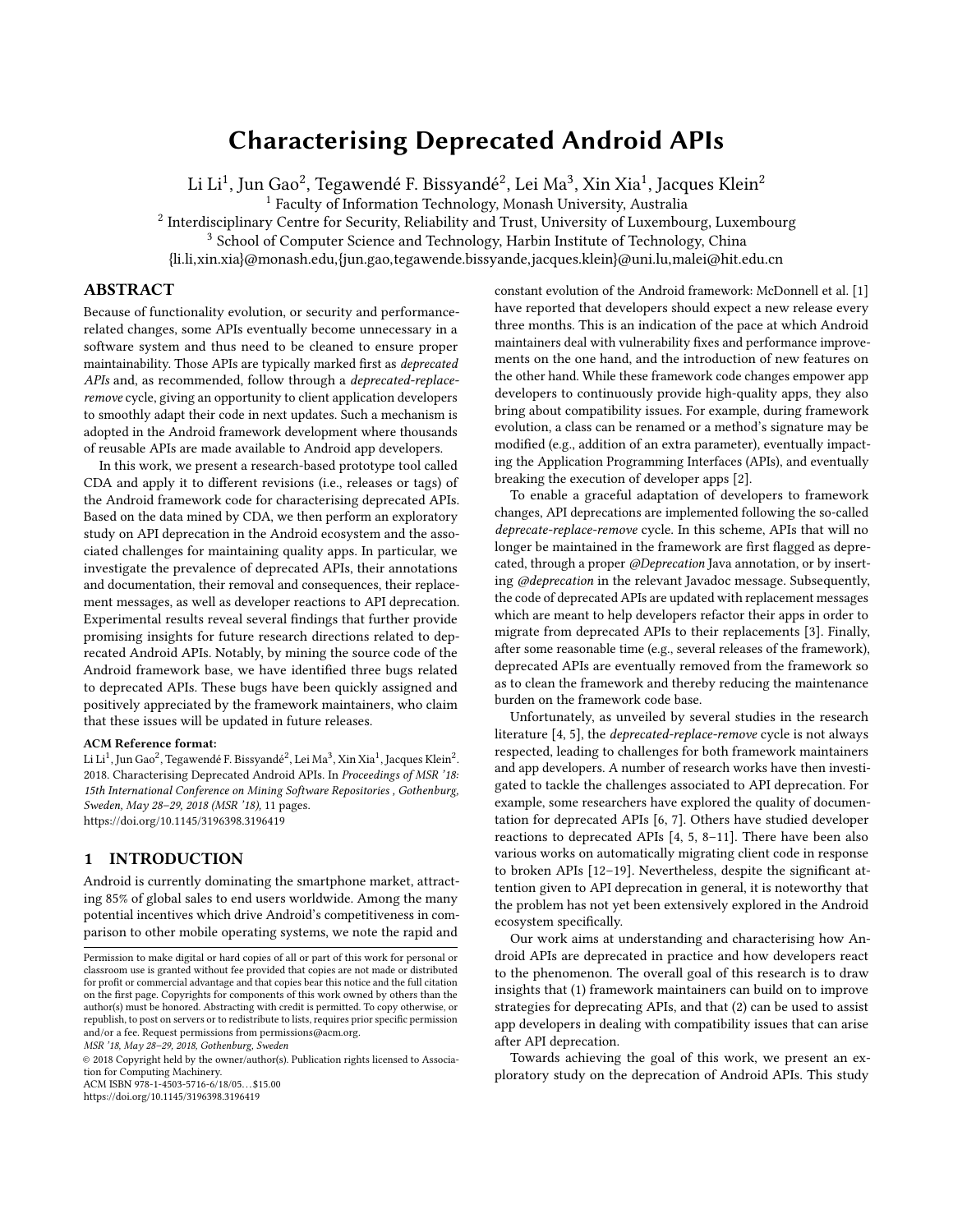builds on a systematic source code mining of the Android framework, which is constituted of over 3 million lines of Java code in over 7,000 Java files. The study also involved analysing 10,000 real-world Android apps to explore questions related to the management, in practice, of deprecated APIs by developers.

In this work, we first design and implement a prototype tool called CDA, standing for Characterising Deprecated APIs. Then, we apply CDA to different revisions (i.e., releases or tags) of the Android framework code and compare the obtained results to understand the evolution of deprecated Android APIs. Finally, we explore a set of real-world Android apps attempting to understand the reaction of app developers to deprecated Android APIs. Our experimental investigation eventually finds that (1) Deprecated Android APIs are not always consistently annotated and documented; (2) Deprecated Android APIs are regularly cleaned-up from the framework code base and half of the cleaned APIs are performed in a short period of time, requiring developers to quickly react on deprecated APIs; (3) Around 70% of deprecated Android APIs have been commented with replacement messages, which however are rarely updated during the evolution of Android framework code base; (4) Most deprecated APIs are accessed by app code via popular libraries. The accessing delay of common libraries however is generally shorter than that of app code, and library developers are more likely to update deprecated APIs than app developers.

To summarise, we make the following contributions:

- We design and implement a prototype tool called CDA that automatically characterises deprecated APIs by mining the source code of Android framework releases.
- We have identified three bugs related to deprecated APIs by parsing the latest revision of the Android framework code. These bugs have been further submitted to the issue tracker system<sup>[1](#page-1-0)</sup> of the Android Open Source Project (AOSP) and have been quickly assigned and positively appreciated by the framework maintainers, who claim that these issues will be updated in future releases $^2$  $^2$ .
- We present a quantitative study on deprecated Android APIs along the evolution of the Android framework base.
- We harvest a comprehensive list of deprecated Android APIs and provide also their latest replacement messages that can be leveraged to guide the practical replacements of deprecated APIs.

We make available online our implementation, along with the scripts to replicate our experiments at

<https://github.com/lilicoding/CDA>

It is worth to mention that although CDA targets the Android framework code base, it is implemented generically and could be easily migrated for the analysis of common Java repositories. Concretely, the Java file parser and the API to replacement mapping should work directly to Java projects.

The remainder of this paper is organised as follows. Section [2](#page-1-2) presents the necessary background information to allow readers to better understand this work. Section [3](#page-2-0) presents the experimental setup of this work, including the dataset and the research questions as well as the implementation of our prototype tool CDA.

<span id="page-1-0"></span><sup>1</sup>https://issuetracker.google.com

Section [4](#page-3-0) details our quantitative studies towards answering the aforementioned research questions. After that, Section [5](#page-7-0) discusses the potential implications and the possible threats to the validity of this work. The closely related works are detailed in Section [6,](#page-8-0) followed by our conclusion to this work in Section [7.](#page-9-0)

#### <span id="page-1-2"></span>2 BACKGROUND

In this section, we provide the necessary background information on the concept of Android APIs and deprecated APIs to help readers better understand our process.

### 2.1 Android APIs

Android APIs, like any other APIs that are defined as publicly accessible methods in the code base, are provided to support developers for building shipping quality apps. Those APIs are usually shipped with Software Development Kits (SDKs) that are frequently updated as the Android system evolves: since the launch of Android in 2008, Android SDKs have been released in 8 versions providing progressively 26 API levels. This SDK comes with an online portal[3](#page-1-3) that tracks all documentation written by Android maintainers to help developers correctly use the provided APIs. Fig. [1](#page-1-4) presents the screenshot of an example documentation for API save-Layer(RectF,Paint,int), from which app developers can learn the main functionality of this API as well as the necessary knowledge to correctly invoke it.

<span id="page-1-4"></span>

Figure 1: The documentation and deprecation message of save-Layer(RectF,Paint,int).

# 2.2 Deprecated APIs

With the evolution of APIs, some of them may no longer fit with the new requirements of the SDK, e.g., because of security or performance reasons [\[20\]](#page-10-12). SDK maintainers thus need to remove such APIs so as to prevent their usage in client apps. Nevertheless, because of potential compatibility requirements, deprecated APIs cannot be directly removed as it may otherwise lead to application runtime crashes. In this context, SDK maintainers adopt a simple convention: any to-be-removed API must first be marked as deprecated API via a Java annotation @Deprecated. On the one hand, this annotation indicates that the marked API can be removed in any future release of the SDK and is thus not recommended to be used

<span id="page-1-1"></span> $2$ The issue IDs of the submitted bugs are 69105065, 69104762 and 69098890.

<span id="page-1-3"></span><sup>3</sup>https://developer.android.com/index.html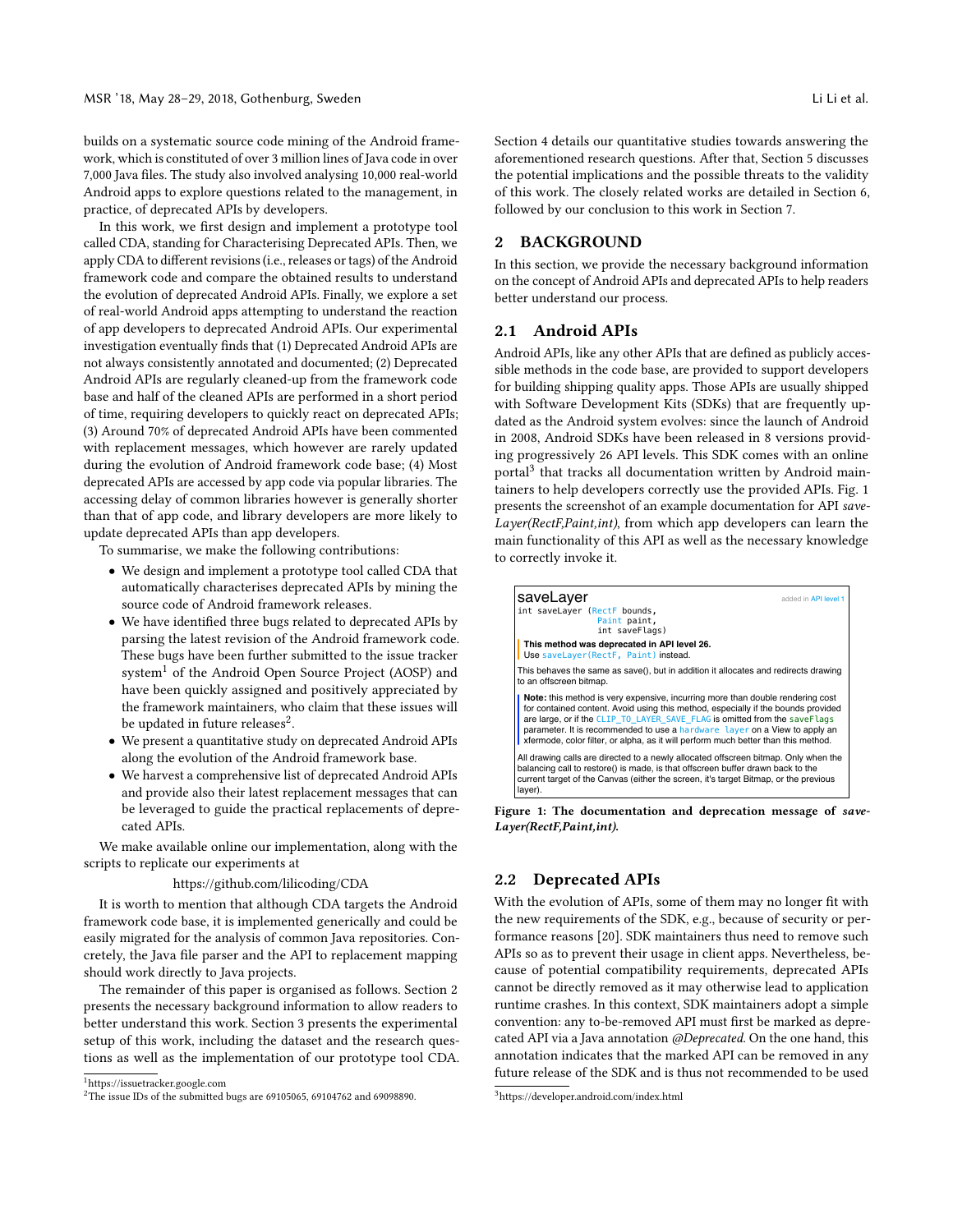in a newly developed app. On the other hand, the annotation does not prevent its use in legacy apps, allowing such apps to continue to perform to some extent.

Listing [1](#page-2-1) illustrates two real examples of deprecated Android APIs, namely *isNetworkTypeValid()* and *removeStickyBroadcast()*, which were implemented in classes ConnectivityManager and Context of the Android framework base, respectively. The description (cf. lines 3 and 14) explains that these two APIs are deprecated because of function changes (i.e., there is no need to validate the network type) and security concerns (i.e., sticky broadcast provides no security protection).

```
1 // class java . android .net. ConnectivityManager
 2^{7} /**
    3 * @deprecated All APIs accepting a network type are
          deprecated. There should be no need to validate a network
          type
    \star /
   5 @Deprecated
   6 public static boolean isNetworkTypeValid ( int networkType )
 7 {
    8 return MIN_NETWORK_TYPE <= networkType &&
         networkType <= MAX_NETWORK_TYPE ;
10 \vert }
11
12 // class android.content.Context<br>13 /**
\begin{array}{c|c}\n 13 & \rightarrow \star \\
 14 & \star\n \end{array}* @deprecated Sticky broadcasts should not be used. They
         provide no security (anyone can access them), no
          protection (anyone can modify them), and many other
          problems .
\frac{15}{16}16 @Deprecated<br>17 @RequiresPe
  17 @RequiresPermission ( android . Manifest . permission . BROADCAST_STICKY )
18 public abstract void removeStickyBroadcast ( @RequiresPermission
          Intent intent);
```
Listing 1: Examples of deprecated Android APIs.

# <span id="page-2-0"></span>3 EXPERIMENTAL SETUP

Our objective in this work is to mine the Android framework code base for characterising the deprecated Android APIs. We expect this study to provide actionable guidelines for both app developers and market maintainers to better deal with apps accessing deprecated Android APIs. To this end, we present a research tool called CDA to support our analyses on Characterising Deprecated APIs. Before detailing the design and implementation of CDA in Section [3.2,](#page-3-1) we first present the dataset used in this study (cf. Section [3.1\)](#page-2-2). We conclude the section by presenting some statistical highlights on the Android framework code base (cf. Section [3.3\)](#page-3-2).

#### <span id="page-2-2"></span>3.1 Dataset

Our dataset targets two artefacts, the Android system code base, and client code. Thus, it includes:

- GitHub repository data of the Android framework base<sup>[4](#page-2-3)</sup>.
- A set of 10,000 apps that are randomly selected from AndroZoo [\[21\]](#page-10-13). We sample 5,000 apps from the official Google Play market (GPlay) apps and 5,000 apps from third-party markets (NGPlay).

The Android platform code, hosted in Github since October  $2008<sup>5</sup>$  $2008<sup>5</sup>$  $2008<sup>5</sup>$ , is actually a mirror of the Google source code repository<sup>[6](#page-2-5)</sup> maintained by Google. It has since been forked 5 000 times, and has

```
4https://github.com/android/platform_frameworks_base
```
<span id="page-2-4"></span>5 commit: 54b6cfa9a9e5b861a9930af873580d6dc20f773c

seen the contributions of over 600 developers, while being watched for changes by almost 900 developers. The 109 git development branches have integrated changes from 323,059 commits. Each commit representing a revision state of the code base, the successive changes provide a good historical view on how do the APIs evolve. Previous studies have already investigated this evolution in other contexts [\[22](#page-10-14)[–24\]](#page-10-15).

Over 450 revisions in the framework development are tagged as releases. Consecutive releases can be made available without the API level being changed. We therefore assume that such releases (i.e., within the same API level) will be similar in terms of API structure. In this study, for the sake of simplicity, we pick one release (generally the latest) that is associated to each API level, to build the evolution dataset to be investigated. Note that API levels 11, 12 and 20 are irrelevant to our study as they do not actually correspond to new releases of the code base<sup>[7](#page-2-6)</sup>. Eventually, as illustrated in Table [1,](#page-2-7) we are able to consider 20 releases (associated to 20 API levels) for our study.

<span id="page-2-7"></span>Table 1: Selected Android SDK (or API) Revisions. Because there is no release for API levels 1-3, 11 and 12 and level 20 is reserved for other purposes, in this work, we do not take into account these three API levels.

| <b>API</b> Level | Code Name          | Selected Release         |
|------------------|--------------------|--------------------------|
| 26               | Oreo               | android-8.0.0 r9         |
| 25               | Nougat             | android-7.1.0 r7         |
| 24               | Nougat             | android-7.0.0 r7         |
| 23               | Marshmallow        | android-6.0.1 r9         |
| 22               | Lollipop           | android-5.1.1 r9         |
| 21               | Lollipop           | android-5.0.2_r3         |
| 19               | KitKat             | android-4.4w r1          |
| 18               | Jelly Bean         | android-4.3 r3.1         |
| 17               | Jelly Bean         | android-4.2 r1           |
| 16               | Jelly Bean         | android-4.1.2 r2.1       |
| 15               | Ice Cream Sandwich | android-4.0.4 r2.1       |
| 14               | Ice Cream Sandwich | android-4.0.2 r1         |
| 13               | Honeycomb          | android-3.2.4 r1         |
| 10               | Gingerbread        | android-2.3.7 r1         |
| 9                | Gingerbread        | android-2.3.2 r1         |
| 8                | Froyo              | android-2.2.3 r2.1       |
| 7                | Eclair             | android- $2.1$ _r $2.1s$ |
| 6                | Eclair             | android-2.0.1_r1         |
| 5                | Eclair             | android-2.0 r1           |
| $\overline{4}$   | Donut              | android-1.6_r2           |

In addition to the Android platform framework base, we also collect Android apps to investigate how deprecated APIs are addressed by app developers. To this end, we inspect 10,000 apps: 5,000 from the official Google Play store (hereinafter referred as GPlay) and 5,000 from third-party markets (hereinafter referred as NGPlay) such as AppChina. These apps are randomly<sup>[8](#page-2-8)</sup> selected from the AndroZoo app repository, which contains over 5 million Android apps and is known to be so far the largest app set publicly available

<span id="page-2-5"></span><sup>6</sup><https://android.googlesource.com/platform/frameworks/base.git>

<span id="page-2-6"></span> $\overline{7}$ There are no releases (or tags) for API levels 1-3, 11 and 12 while the API level 20 is reserved for wearable devices.

<span id="page-2-8"></span> $8By$  using gshuf | head -5000 command.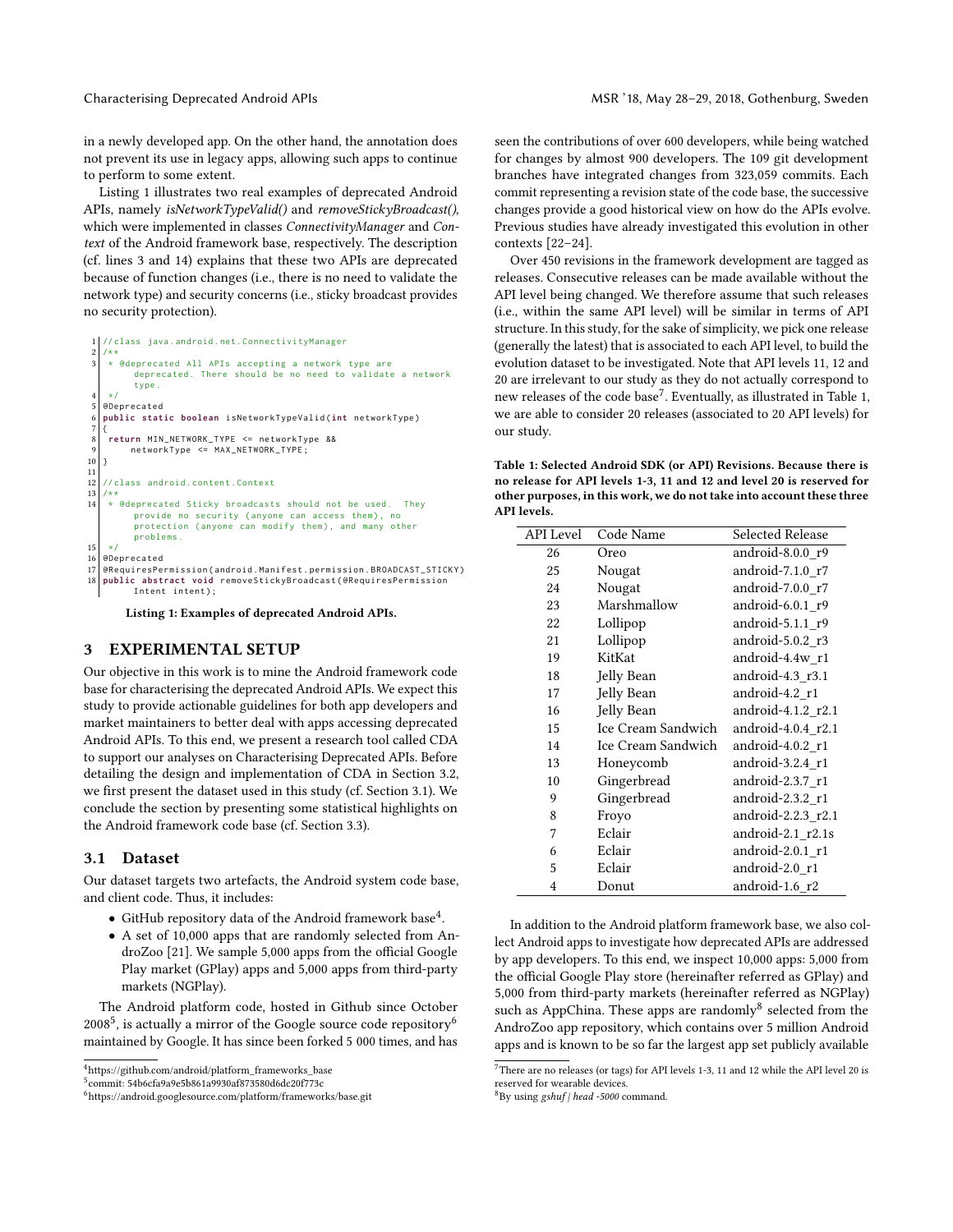to our community. Apps from this dataset have been previously leveraged for a variety of research studies [\[25](#page-10-16)[–28\]](#page-10-17).

<span id="page-3-3"></span>

Figure 2: Distribution of randomly selected apps based on their assembled date (i.e., dex date).

Figure [2](#page-3-3) further summarises the distribution of randomly selected apps based on their assembly date, i.e., the time when the core code classes.dex was compiled created (i.e., the last modified time). For both GPlay and NGPlay apps, the assembly time ranges from 2010 to 2016, indicated diversity in the apps. Figure [3](#page-3-4) further confirms this diversity via the size of selected apps, where both small (less than 1 MB) and big apps (more than 20 MB) are considered. The median and mean size of considered apps are 4.7 MB and 9.1 MB, respectively.

<span id="page-3-4"></span>

Figure 3: Distribution of randomly selected apps based on their size (in MB).

# <span id="page-3-1"></span>3.2 CDA

The design of CDA is straightforward: the main process is summarised in Algorithm [1.](#page-3-5)

CDA first parses all Java files in a given release of the Android framework code repository and builds a mapping between Java methods and their documentation (cf. line 6). Then, for each method, CDA checks if it is annotated as deprecated via the Deprecated Java annotation. Since documentation and source code annotation must be consistent, CDA further parses the comments to match the keyword @deprecated. Thus, in a first phase, CDA can pinpoint inconsistency cases where a deprecated API is documented but not annotated (lines 13-15) or is annotated but not documented (lines 17-19). In a second phase, when the API is consistently deprecated, CDA goes one step further to infer the potential replacements of deprecated APIs, attempting to build another mapping between deprecated APIs and their potential replacements which we can later leverage to recommend changes to client app code. Such a mapping

<span id="page-3-5"></span>

|     | <b>Algorithm 1</b> Characterising deprecated Android APIs. |  |  |  |  |  |  |
|-----|------------------------------------------------------------|--|--|--|--|--|--|
|     | 1: procedure CHARACTERISE(tags)                            |  |  |  |  |  |  |
| 2:  | $results \leftarrow \{\}$                                  |  |  |  |  |  |  |
| 3:  | for each $t \in tags$ do                                   |  |  |  |  |  |  |
| 4:  | $inconsistentAPIs \leftarrow ()$                           |  |  |  |  |  |  |
| 5:  | $methods \leftarrow \{\}$                                  |  |  |  |  |  |  |
| 6:  | $method2 comments \leftarrow construct(t)$                 |  |  |  |  |  |  |
| 7:  | for each method $\in$ method 2comments. $keySet()$ do      |  |  |  |  |  |  |
| 8:  | $flag \leftarrow isAnnotated AsDeprecated(method)$         |  |  |  |  |  |  |
| 9:  | $comment \leftarrow method2 comments.get(method)$          |  |  |  |  |  |  |
| 10: | if isDocumentedAsDeprecated(comment) then                  |  |  |  |  |  |  |
| 11: | $\triangleright$ msg here can be null or empty             |  |  |  |  |  |  |
| 12: | $msg \leftarrow getReplacementMessage(comment)$            |  |  |  |  |  |  |
| 13: | deprecatedAPIs.put(method, msg)                            |  |  |  |  |  |  |
| 14: | if $\neg flag$ then                                        |  |  |  |  |  |  |
| 15: | inconsistentAPIs.add(method)                               |  |  |  |  |  |  |
| 16: | end if                                                     |  |  |  |  |  |  |
| 17: | else                                                       |  |  |  |  |  |  |
| 18: | if flag then                                               |  |  |  |  |  |  |
| 19: | inconsistentAPIs.add(method)                               |  |  |  |  |  |  |
| 20: | end if                                                     |  |  |  |  |  |  |
| 21: | end if                                                     |  |  |  |  |  |  |
| 22: | end for                                                    |  |  |  |  |  |  |
| 23: | $results.put(t, \{inconsistentAPIs, method2replaces\})$    |  |  |  |  |  |  |
| 24: | end for                                                    |  |  |  |  |  |  |
| 25: | return results                                             |  |  |  |  |  |  |
|     | 26: end procedure                                          |  |  |  |  |  |  |

can even be leveraged for automated refactoring of Android apps to mitigate the usage of deprecated APIs.

Once this process is completed for the first release, CDA loops on all subsequent releases and records the results for our empirical investigation on the evolution.

## <span id="page-3-2"></span>3.3 Statistics

Table [2](#page-4-0) presents statistics on the quantity of code elements that are parsed and analysed by CDA for the different releases of the Android framework. We note that successive releases are constantly increasing the different metrics (i.e., the number of files, classes, lines of code, and API methods). Eventually, between level 4 and level 26 (the two extreme API levels in our study), the framework code has substantially grown: the number of classes has almost doubled, while the number of code lines has tripled; the phenomenon is even more acute in methods which have grown 6-fold. These figures suggest that as time goes by, the framework code base is growing and is potentially becoming more and more complex to analyse and maintain.

Metrics in Table [2](#page-4-0) reveal the number of deprecated APIs sharply increases in the framework code base, although the ratio of deprecated APIs vs. the total number of methods remains low (cf. Fig [4\)](#page-4-1). Between level 19 and 21, the ratio has drastically dropped. Indeed, as shown in Table [2,](#page-4-0) the total number of APIs in level 21 has almost doubled comparing to that of level 19 while the number of deprecated APIs are more or less kept the same.

### <span id="page-3-0"></span>4 EMPIRICAL INVESTIGATION

Our investigations explore the data mined by CDA to answer the following research questions:

- RQ1: Are deprecated APIs properly annotated and documented in the Android framework code base?
- RQ2: To what extent are deprecated APIs stable in the Android framework code base?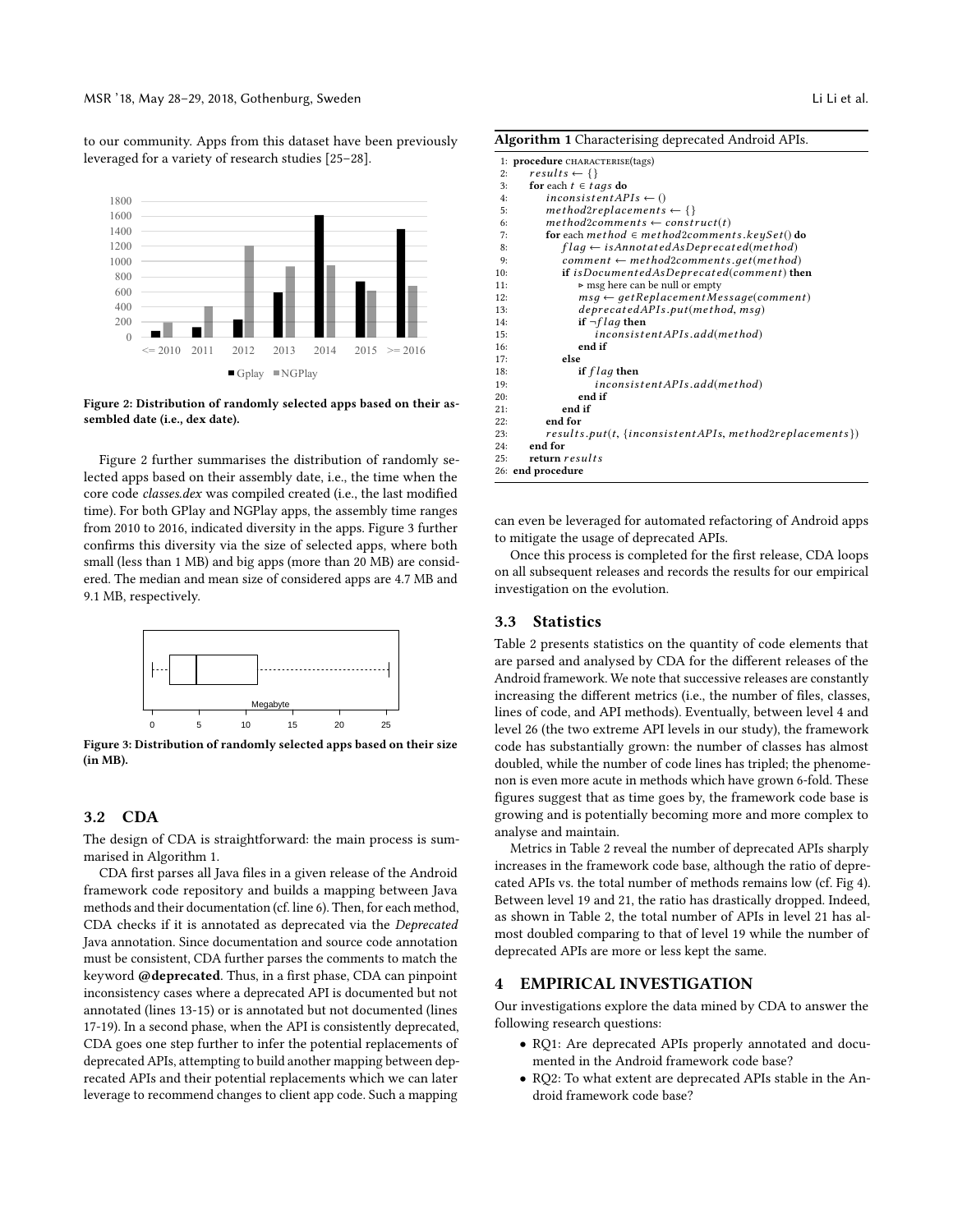<span id="page-4-0"></span>Table 2: Statistic overview of selected releases. Deprecated APIs are considered as long as they are annotated or documented.

| API            | # Java  |         | # Total | # Public | # Static | # Deprecated |
|----------------|---------|---------|---------|----------|----------|--------------|
| Level          | Classes | LoC     | APIs    | APIs     | APIs     | APIs         |
| 26             | 742     | 3244981 | 4478    | 3677     | 610      | 133          |
| 25             | 635     | 2927464 | 3972    | 3341     | 497      | 119          |
| 24             | 623     | 2864293 | 3910    | 3299     | 491      | 119          |
| 23             | 557     | 2538626 | 3367    | 2822     | 429      | 101          |
| 22             | 504     | 2376430 | 2993    | 2460     | 414      | 83           |
| 21             | 490     | 2333200 | 2920    | 2392     | 413      | 83           |
| 19             | 439     | 1381169 | 2864    | 2318     | 412      | 98           |
| 18             | 425     | 1271452 | 2765    | 2197     | 395      | 90           |
| 17             | 419     | 1248085 | 2624    | 2022     | 387      | 78           |
| 16             | 425     | 1265976 | 2668    | 2059     | 379      | 73           |
| 15             | 398     | 1151084 | 2464    | 1862     | 348      | 48           |
| 14             | 397     | 1137869 | 2466    | 1846     | 346      | 48           |
| 13             | 380     | 1028975 | 2433    | 1787     | 364      | 50           |
| 10             | 313     | 872561  | 1897    | 1340     | 324      | 58           |
| 9              | 303     | 849373  | 1858    | 1301     | 316      | 58           |
| 8              | 428     | 896503  | 3250    | 2444     | 425      | 68           |
| 7              | 428     | 841184  | 3129    | 2339     | 414      | 65           |
| 6              | 439     | 831461  | 3147    | 2326     | 412      | 68           |
| 5              | 439     | 837932  | 3146    | 2326     | 412      | 68           |
| $\overline{4}$ | 389     | 774426  | 2980    | 2204     | 360      | 54           |

<span id="page-4-1"></span>

Figure 4: Distribution of deprecated API rate. For each API level, all its deprecated APIs, including the ones that are deprecated in previous levels, are considered.

- RQ3: How often do maintainers swap deprecated API code with replacement messages? Can such messages evolve over time?
- RQ4: Do app developers quickly react to the deprecation of APIs in the Android framework code base?

All the experiments discussed in this section are performed on a Core i7 CPU running a Java VM with 16GB of heap size.

### <span id="page-4-4"></span>4.1 Code Annotation and Documentation

Code annotation and documentation are both necessary to properly indicate that an API is deprecated. If an API is deprecated without an explicit mention in the documentation (i.e., Annotated-Not-Documented), users will not be clearly informed by this deprecation, nor will they know the alternative, and thus may still use deprecated APIs. Similarly, if an API is deprecated without an explicit annotation in the source code (i.e., Documented-Not-Annotated), although its deprecation can still be highlighted on the documentation site (cf. Figure [1\)](#page-1-4), such API will be compiled and integrated into the released SDKs and thus popular IDEs such as Android Studio and Eclipse cannot perform checks and warnings to developers

about this deprecation. As indicated in Figure [1,](#page-1-4) API saveLayer is actually deprecated. However, since this method is not properly annotated, when accessing this method via Android Studio, as presented in Figure [5,](#page-4-2) users will not be marked as deprecated (e.g., with a cross-line). In contrast, API clipRegion(), which is annotated by an explicit deprecation annotation, is correctly flagged by Android Studio as deprecated.

#### <span id="page-4-2"></span>Canvas  $c = new Canvas(null)$ ;

//deprecated without annotation c.saveLayer(null, null, Canvas.ALL\_SAVE\_FLAG); //deprecated with annotation c.elipRegion(null);

Figure 5: Android Studio does not provide indication to such deprecated methods (e.g., saveLayer as indicated in Figure [1\)](#page-1-4) that are not properly annotated.

In this study, we are interested in checking whether deprecated APIs provide consistent documentation and annotation. Surprisingly, CDA unveils a small set of cases where the documentation is not consistent with deprecation annotation presence/absence. Table [3](#page-5-0) summarises statistics of cases found in the various framework releases. We note that deprecated APIs are generally well documented as such: Annotated-Not-Documented cases of inconsistencies are limited or nonexistent in the releases. In contrast, there are several cases where an API documented as deprecated is not annotated as such: until API level 15, we could find less than 10 such cases per framework release; later releases contain several more inconsistency cases (up to 8 times more inconsistencies between API level 13 and API level 23). This finding suggests that Android framework developers are not yet aware of the inconsistency problem of deprecated APIs. This observation is further confirmed by the fact that inconsistent deprecations appear to be rarely fixed during the evolution of the Android framework code base. For the rare cases where inconsistent deprecations disappear during the evolution, our further analysis reveals that all of them are due to the removal of deprecated APIs themselves.

Finally, we have written issue reports describing the inconsistency cases (2 Annotated-Not-Documented and 34 Documented-Not-Annotated deprecated APIs) that CDA has identified for the latest version of the Android framework base (i.e., master branch). These issue reports were submitted to the Android issue tracker system under developer.android.com and source.android.com components, respectively. The submitted issues were assigned and confirmed by Android maintainers in a day: the engineering team has acknowledged the issues and promised to fix them for next releases<sup>[9](#page-4-3)</sup>.

### RQ-1 Finding

Deprecated Android APIs can be inconsistently annotated and documented. With CDA, we have systematized the identification of such inconsistency issues. Eventually, Android project maintainers recognize that these inconsistency cases are indeed issues that must addressed.

<span id="page-4-3"></span> $^{9}$  As footnoted before, the issue IDs of the submitted bugs are 69105065, 69104762 and 69098890, where the status of these issues so far are Fixed, Assigned and Assigned, respectively.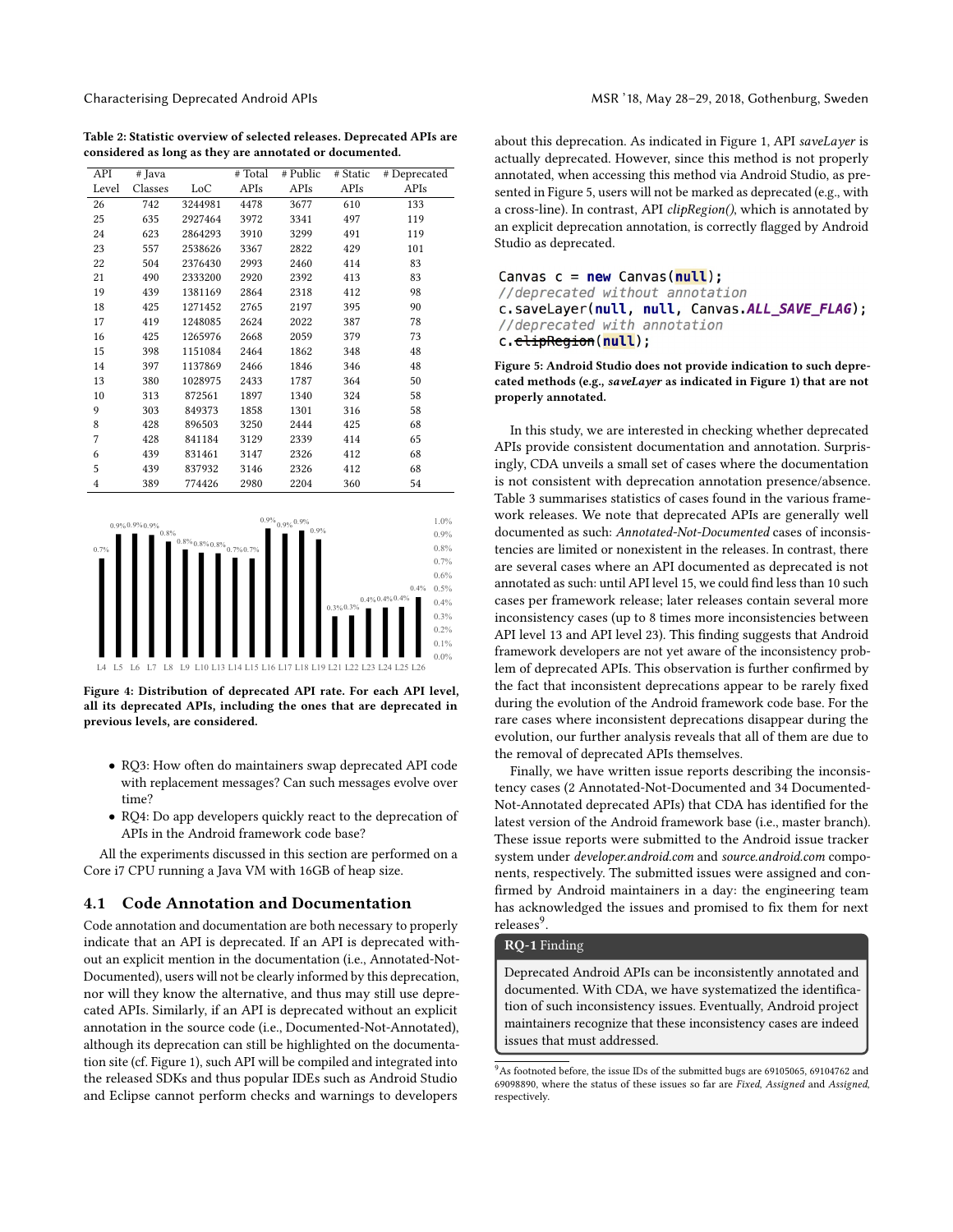<span id="page-5-0"></span>Table 3: Inconsistency between annotation and documentation for deprecated Android APIs. We have submitted two issues (one for each inconsistent type) to the Android open source project and have received positive acknowledgements on confirming these two issues.

| Inconsistent T           |  | LO. |  | .10 | -13 | . 14 | - 16ء |    | 18ء | L <sub>19</sub> |     |    | $2^3$ | 24 |    | L26 |
|--------------------------|--|-----|--|-----|-----|------|-------|----|-----|-----------------|-----|----|-------|----|----|-----|
| Annotated-Not-Documented |  |     |  |     |     |      |       |    |     |                 |     |    |       |    |    |     |
| Documented-Not-Annotated |  |     |  |     |     |      | 20    | 20 |     | 22              | -45 | 45 | 56.   | 59 | 59 |     |

#### 4.2 Clean-up and Survival of Deprecated APIs

We now investigate whether the code base is eventually cleaned-up from deprecated APIs, and what is otherwise the survival time of an API once it is marked as deprecated. To this end, we perform pairwise comparisons between every consecutive API level releases of the framework. Table [4](#page-5-1) summarises the added and removed APIs for each update (i.e., the code changes between a consecutive pair of releases considered in our study). Over half of the updates have performed some clean-up for deprecated APIs. This finding suggests that it is important that app developers take steps to address deprecated APIs used in their client code, or they may otherwise face runtime crashes (hence bad user experience, and poor ratings) on latest devices.

<span id="page-5-1"></span>Table 4: The number of added and removed deprecated APIs for each update.

| Update                | Additional Removal |          | Update                | Additional Removal |          |
|-----------------------|--------------------|----------|-----------------------|--------------------|----------|
| $IA \rightarrow I.5$  | 13                 |          | $L16 \rightarrow L17$ | $\overline{c}$     | 8        |
| $L5 \rightarrow L6$   | $\Omega$           | 0        | $L17 \rightarrow L18$ | 11                 |          |
| $L6 \rightarrow L7$   | $\Omega$           | 3        | $L18 \rightarrow L19$ | 8                  | $\Omega$ |
| $L7 \rightarrow L8$   | 5                  | $\Omega$ | $L19 \rightarrow L21$ | 5                  | 20       |
| $L8 \rightarrow L9$   | $\Omega$           | 10       | $L21 \rightarrow L22$ | $\Omega$           | $\Omega$ |
| $L9 \rightarrow L10$  | $\Omega$           | $\Omega$ | $L22 \rightarrow L23$ | 18                 |          |
| $L10 \rightarrow L13$ | 6                  | 13       | $L23 \rightarrow L24$ | 16                 |          |
| $L13 \rightarrow L14$ | 2                  | 4        | $L24 \rightarrow L25$ | $\Omega$           | $\Omega$ |
| $L14 \rightarrow L15$ | $\Omega$           | $\Omega$ | $L25 \rightarrow L26$ | 27                 | 14       |
| $L15 \rightarrow L16$ | 26                 |          |                       |                    |          |

We further go one step deeper to check how deprecated Android APIs are removed from the framework code base. Our investigation reveals that 25 deprecated APIs are not "actually" physically removed from the framework but are only tagged as hidden for app developers. Nevertheless, in this work, we still consider such deprecated APIs as removed. As discussed by Li et al. [\[22\]](#page-10-14), hidden APIs are also excluded from the public Android SDK (i.e., app developers cannot access them) and they are known to be subject to removal during the evolution of framework code.

As shown in Table [4](#page-5-1) (i.e., the second column), in addition to removal, there are new Android APIs recurrently flagged as deprecated as well. We therefore investigate the life expectancy of such Android APIs once they are marked as deprecated by maintainers. We model life expectancy as the number of releases where a deprecated API survives in the code base before being removed. We also consider a release as a code "generation $10$ ". It can be observed from the results shown in Figure [6,](#page-5-3) that most deprecated APIs are not removed immediately in the next release (i.e., generation  $\geq 2$ ) and over 90% of deprecated APIs have survived beyond one generation. Such a grace period is understandable, since developers must be given time to take actions. Yet, 6.7% of deprecated APIs are removed

after one update. Although this rate is low, we are still surprised that this situation does happen during the evolution of the Android framework code base. Because of the limited time window, app developers may not yet be informed and hence may still leverage those deprecated APIs, resulting in immediate crashes on devices running next framework versions.

<span id="page-5-3"></span>

Figure 6: Life expectancy of deprecated Android APIs. Age corresponds to the number of generations (e.g., G1 means one generation, or one release) before a deprecated API is removed from the Android framework.

Figure [7](#page-5-4) presents the violin plot on the life expectancy distribution of deprecated Android APIs. The median number of generations a deprecated API survives in the code base is 5 (mean <sup>=</sup> <sup>6</sup>.2). Given the fact that the Android framework code base evolves at a fast pace (a generation occurs every 3 months[\[1\]](#page-10-1)), app developers need to react quickly on replacing deprecated APIs in their client code before they become inaccessible in updated devices.

<span id="page-5-4"></span>

Figure 7: Violin distribution of the life expectancy of deprecated Android APIs. Age corresponds to the number of generations (i.e., X-axis) before a deprecated API is removed from the Android framework.

<span id="page-5-2"></span> $^{10}\mathrm{The}$  actual time can be computed based on the released time of selected tags (e.g., android-7.0.0\_r7 is released on 2016-08-23 while android-6.0.1\_r9 is released on 2015- 12-15).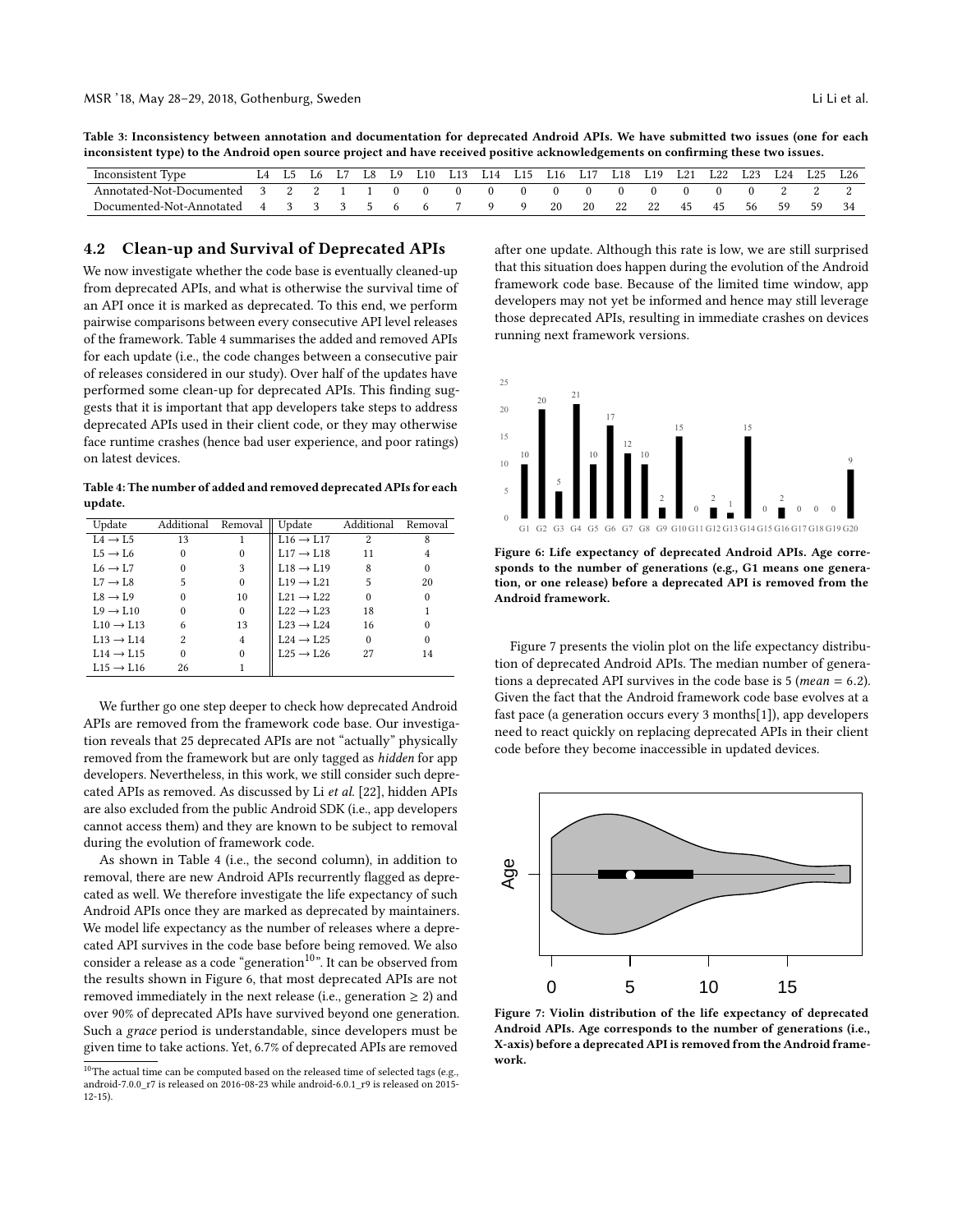#### Characterising Deprecated Android APIs MSR '18, May 28-29, 2018, Gothenburg, Sweden

### RQ-2 Finding

Deprecated Android APIs are regularly cleaned-up from the framework code base, often by completely dropping the code, or by making it hidden. Half of these removals are performed in a short period of time (e.g., within 5 API level generations), requiring developers to quickly react on deprecated APIs.

# 4.3 Replacements for Deprecated APIs

In order to facilitate the usage updates of deprecated APIs in Android apps, and consequently to preserve backward compatibility, APIs should always be deprecated with clear replacement messages (i.e., how can this method be replaced by other ones?). However, in practice, there is evidence that API elements are usually deprecated without such messages [\[4](#page-10-4)[–6\]](#page-10-6): developers thus may not be provided with suggestions of how to avoid the use of deprecated APIs. We explore in this study the availability of replacement messages for Android deprecated APIs.

Since version 1.2, Java documentation recommends that developers should include "Use {@link Method}" to indicate the replacement API when deprecating a given API. CDA searches this pattern<sup>[11](#page-6-0)</sup> in the Javadoc and builds a mapping between deprecated APIs and their replacements. Table [5](#page-7-1) presents some examples from the built mapping. Replacement messages often refer to other API methods, but may also refer to some object fields (e.g., #onReceive).

Figure [8](#page-6-1) illustrates the distribution of deprecated APIs with/without replacement messages for the considered API level releases. In each release of the framework, a median percentage of 69.35% deprecated APIs have been explicitly documented with replacement messages (mean percentage is 70.05%). The latest release (i.e., level 26) has replacement messages for 62 APIs (i.e., 68.1% of total deprecated methods) in line with average metrics. However, comparing to the study of Brito et al. [\[6\]](#page-10-6), who has investigated a large-scale study on 661 real-world Java systems and shown that the average replacement rate of deprecated APIs is 64%, the replacement rate of Android framework code is slightly higher, demonstrating that the deprecation-then-updating quality of Android framework (at least for deprecation) is generally above the average of normal Java programs.

<span id="page-6-1"></span>

Figure 8: Distribution of deprecated APIs per release with/without replacement messages.

We now investigate whether the replacement messages provided for deprecated APIs are reliable.Concretely, we check that the provided replacement messages are stable (i.e., whether they evolve as well). To this end, we conduct a study on two aspects: (1) Will deprecated APIs that have no replacement messages be complemented later with replacement messages? (2) Will the replacement messages of deprecated APIs be updated by new replacements?

We find that: (1) No replacement message will be added to such deprecated APIs that initially have no replacement message; and (2) seldom, an existing replacement message will be updated: we identified only three API cases (cf. Table [6\)](#page-7-2) where the original replacement messages are updated with new ones. This finding suggests that framework maintainers need to be extremely careful about the documentation, especially w.r.t the replacement messages since this documentation will remain available for a long time and will likely have an effect on app developers code.

# RQ-3 Finding

About 70% of deprecated Android APIs have been commented with replacement messages, which is slightly higher than the average percentages in real-world Java systems. Replacement messages however, either exist or do not exist, will be rarely updated during the evolution of the Android framework code base.

# 4.4 Developer Reactions

We study the reactions of app developers to the deprecation of Android APIs. More specifically, we would like to know if deprecated APIs are still used by app developers. Since app assembly time (the compilation of the DEX file in the APK) is not reliable (e.g., it is easily manipulable) [\[29\]](#page-10-18), we resort to API level generations as the measure of time. For each app, we extract its API level based on the targetSDK attribute declared in app manifest files. The target SDK version informs the system that the app has been tested against the target version, which hence should not cause any compatibility issues. After the extraction of targeted SDK version, CDA goes through all the statements of the analyzed app to check if some used APIs have been deprecated in releases prior to the declared targeted SDK version.

Among our randomly sampled set of 10,000 apps, CDA highlights that 37.87% apps are making use of deprecated APIs. Among the flagged 3,787 apps, the GPlay subset contributes 2,897 apps while NGPlay contributes 1780 apps. This finding is very interesting as we would have expected that there should be less apps in Google Play accessing deprecated APIs than that of other markets as normally Google Play provides high-quality apps comparing to other alternative markets. Moreover, as shown in Fig. [9,](#page-7-3) Google Play apps also utilise more deprecated APIs than that of alternative markets. We ensure that this difference is significant by conducting a Mann-Whitney-Wilcoxon (MWW) test<sup>[12](#page-6-2)</sup>, where the resulting pvalue confirms that there is a significant difference between Google Play and alternative markets apps at a significance level<sup>[13](#page-6-3)</sup> of 0.001.

<span id="page-6-0"></span> $^{11}$ right after the @deprecated keyword

<span id="page-6-2"></span> $^{12}\rm{We}$  have appended 2,007 (2,897-890) zero to third-party markets (i.e., NGPlay) to

<span id="page-6-3"></span>balance the number of elements.<br><sup>13</sup>Given a significance level  $\alpha = 0.001$ , if p-value <  $\alpha$ , there is one chance in a thousand that the difference between the datasets is due to a coincidence. that the difference between the datasets is due to a coincidence.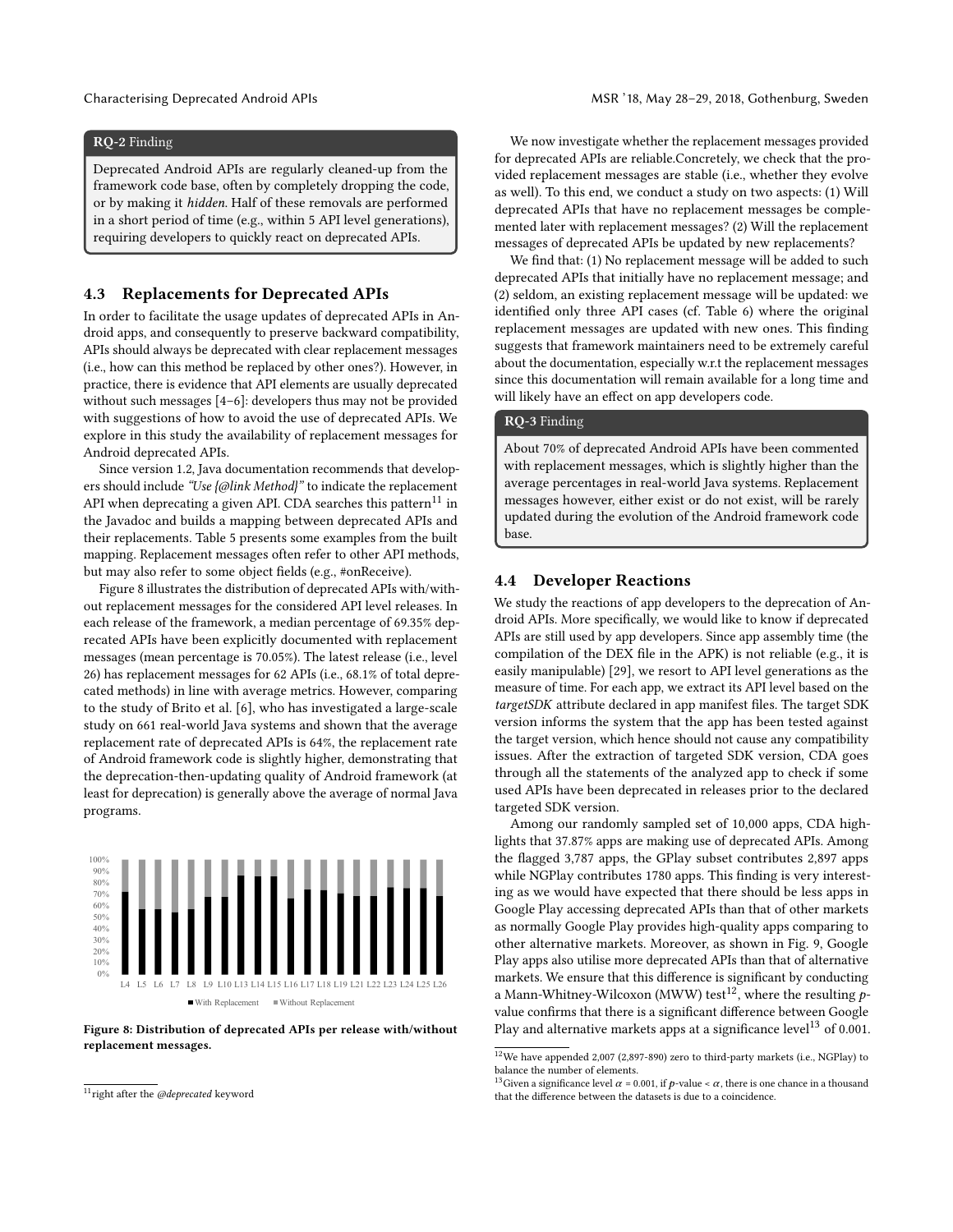|  |  |  |  |  |  | Table 5: Examples in the constructed mapping. |  |  |
|--|--|--|--|--|--|-----------------------------------------------|--|--|
|--|--|--|--|--|--|-----------------------------------------------|--|--|

<span id="page-7-1"></span>

|                                                                                          | Deprecated API Replacement Message |
|------------------------------------------------------------------------------------------|------------------------------------|
| android.database.sqlite.SQLiteClosable: void onAllReferencesReleasedFromContainer()      | #releaseReferenceFromContainer()   |
| android.webkit.WebSettings: void setDefaultZoom(ZoomDensity)                             | ZoomDensity#MEDIUM                 |
| android.app.admin.DeviceAdminReceiver: void onReadyForUserInitialization(Context,Intent) | #onReceive                         |
| android.content.Context: void removeStickyBroadcast(Intent)                              | #sendStickyBroadcast               |
| android.database.Cursor: void deactivate()                                               | $# \n  frequency$                  |

|  |  |  |  |  |  | Table 6: The updated three replacement messages. |
|--|--|--|--|--|--|--------------------------------------------------|
|--|--|--|--|--|--|--------------------------------------------------|

<span id="page-7-3"></span><span id="page-7-2"></span>

Figure 9: Distribution of the number of deprecated APIs utilised per app.

Towards understanding the reason why Google Play apps access deprecated APIs, we further record all the callers of deprecated APIs. Our investigation reveals that actually most of the deprecated APIs are accessed by third-party libraries<sup>[14](#page-7-4)</sup>. Table [7](#page-7-5) highlights the top five caller packages that have invoked deprecated APIs in Google Play and Third-party market apps, respectively. If we exclude common libraries from consideration, the number of apps leveraging deprecated APIs reduces to 374 and 127 respectively for Google Play and third-party market apps. This evidence suggests that common libraries, especially such ones that are provided by well-known parties such as Google, are not frequently updated in developer app code.

<span id="page-7-5"></span>Table 7: The top five packages calling into deprecated Android APIs, which account for 90% and 74% of total deprecation usages in Google Play and Third-party Markets, respectively.

| GPlay Apps      |            | <b>NGPlay Apps</b> |            |
|-----------------|------------|--------------------|------------|
| com.google      | 4,304      | android.support    | 954        |
| android.support | 2,845      | com.google         | 228        |
| org.apache      | 364        | com.tencent        | 191        |
| com.facebook    | 320        | com.facebook       | 80         |
| com.unity3d     | 318        | com.alipay         | 55         |
| Total           | 8151 (90%) | Total              | 1508 (74%) |

We explore the gap between the targeted SDK level and the API deprecation level, indicative of time delay, i.e.,  $delay = targetSDK-$ 

<span id="page-7-4"></span>

deprecationLevel. This delay represents the number of generations where app developers are still able to call deprecated APIs. The delay between the thousands deprecated APIs called by the 3,787 apps range from 1 to 18 with 5 and 4.9 generations as median and mean, respectively. Fig. [10](#page-7-6) further presents the distribution of API level delays between Google Play and third-party market apps. The callers of deprecated APIs are also separated into two folds: app code and common library code. Interestingly, although most deprecated APIs are leveraged by library code, their accessing delay is however shorter than that of app code for both Google Play and third-party market apps. This difference is also further confirmed by a MWW test.

<span id="page-7-6"></span>

Figure 10: Distribution of delays between Google Play and thirdparty market apps. Suffixes \_APP and \_LIB indicate that the caller of deprecated APIs are from the app code and third-party library code, respectively.

### RQ-4 Finding

Most deprecated APIs are accessed by app code via popular libraries. Developers should thus pay attention in the library releases used in their app packages. The accessing delay of common libraries however is generally shorter than that of app code, and library developers are more likely to update deprecated APIs than app developers.

### <span id="page-7-0"></span>5 DISCUSSION

This section discusses implications of this study and promising research directions that could be built on the characterization of Android APIs (cf. Section [5.1\)](#page-8-1). We also enumerate some potential threats to validity in our findings (cf. Section [5.2\)](#page-8-2).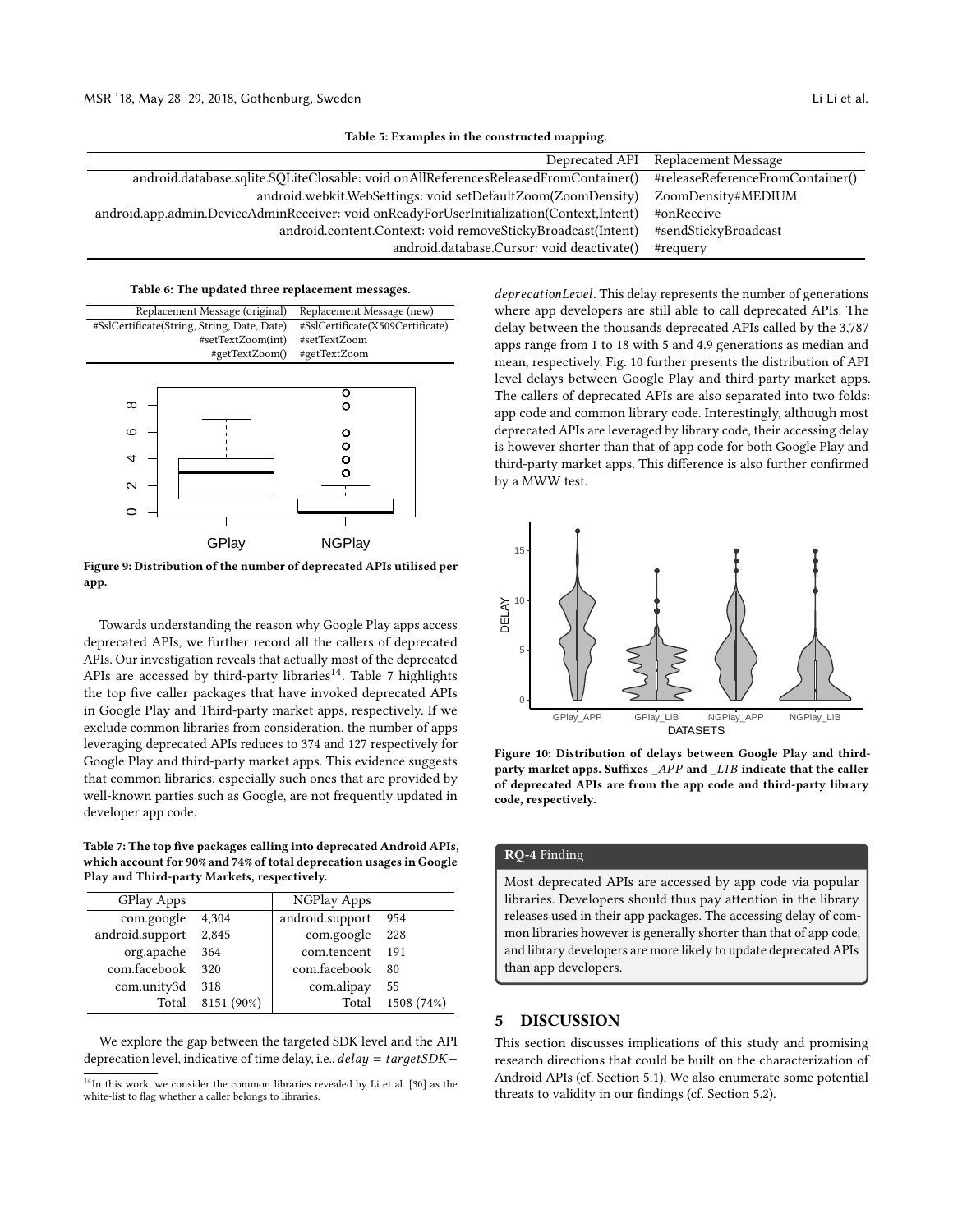# <span id="page-8-1"></span>5.1 Implications

The findings of this study raise a number of issues and opportunities for the research and practice communities.

# $\Rightarrow$  Tool support for deprecating APIs.

As unveiled by our investigations and reported in Section [4.1,](#page-4-4) deprecated APIs suffer from inconsistency issues in documentation and annotation. Most probably, API deprecation remains a manual process undertaken by framework developers. Given the consequences of inconsistency issues in practice for app developers, it is necessary that Android maintainers adopt specific tools to deal with API deprecation. Generally, it is important for not only the maintainers of Android framework base but also for the maintainers of any other repositories that need to deal with API deprecation to request tool support. Our research prototype, namely CDA, is actually our first step towards providing such a general tool for helping repository maintainers better deal with API deprecation.

### $\Rightarrow$  A deprecate-replace-hide-remove model.

So far, the practice in dropping legacy APIs from the code base consists in applying the so-called deprecate-replace-remove model, where the legacy APIs are eventually removed after a certain period of time. This model appears to be suitable for most cases, but would still lead to crashes for some legacy client apps which still call into removed APIs. In order to avoid such unnecessary crashes, the Android framework base has introduced another means to deal with deprecated APIs. That is, instead of directly removing deprecated APIs, it first flags them as hidden APIs that can still live for a while in the framework side (i.e., available in the runtime virtual machine) but are no longer available in the client SDK. Thus, legacy apps, which still call into hidden APIs (removed from the SDK), can successfully run on updated devices. Meanwhile, new apps that are developed based on latest SDK would not face the problem of accessing "removed" APIs because those APIs are indeed removed from the developer's point of view. This scheme has already been shown to be effective for other APIs in the Android framework code base. Thus, we recommend that the community adopts a new process model for deprecating APIs, namely deprecate-replace-hideremove model. We remind the readers that hidden APIs could be promoted to public APIs eventually [\[31\]](#page-10-20), which however should not contradict the proposed deprecate-replace-hide-remove model as those hidden APIs will unlikely be originated from deprecated ones.

#### $\Rightarrow$  Automatic fix of deprecated APIs usage in apps.

Our study in this work constructs a mapping between deprecated APIs and their replacement alternatives. An opportune research direction could be to invent an automated approach for fixing the usage of deprecated APIs across apps in the wild. This direction involves challenges beyond simple refactoring of API call sites: indeed, alternatives can be other API methods with different parameters (how to initialize arguments based on context variables?), suggested classes (how to infer object initialization and specific internal method calls?), or fields of existing objects (how to identify the right object, and use the appropriate field in replacement code?). Nevertheless, we believe that leveraging the mapping produced in

Characterising Deprecated Android APIs MSR '18, May 28-29, 2018, Gothenburg, Sweden

this work and a large dataset of apps (with millions of code samples) can help systematically learn patterns for fixing the usage of deprecated APIs.

#### $\Rightarrow$  Evolution study on apps dealing with deprecation.

Although we found in our study that most deprecated APIs come with replacement messages indicating alternatives, we have no confirmation that the proposed alternatives are indeed suitable for app developers and the scenarios in which they used the deprecated APIs. Building on a large dataset of apps with several release versions per app, we can investigate how developers react to API alternatives: do developers follow maintainer recommendations? what has impacted API deprecation on app code maintenance? etc. Such a study will complete the view on API deprecation in the Android framework.

# <span id="page-8-2"></span>5.2 Threats to Validity

First, our investigation is conducted based on a subset of selected releases of the Android framework base, where the selected subset of releases may not be representative for the whole evolution of deprecated APIs and hence introduce threats into the external validity. Nevertheless, to alleviate this threat, we have considered all the possible API level releases.

Second, the representability of our approach could potentially be also impacted by the selection of app sets. Nonetheless, this threat is mitigated by performing random sampling from so far the largest and most up-to-date research dataset (a.k.a. AndroZoo) in our community.

Third, our library-based investigation is based on a whitelist provided by Li et al. [\[22\]](#page-10-14), where certain libraries could be still missing, making our corresponding findings biased to some extent. Nevertheless, the whitelist we have leveraged contains over 1,000 libraries including at least the popular ones (e.g., all the popular libraries presented in Table [7](#page-7-5) are included).

Fourth, the developer reactions study is conducted based on the targetedSDK version, which has been used by app developers to test against the functionality of the apps, resulting in a limited view of the use of deprecated APIs as ideally the full range of supported SDK versions should be considered. Nevertheless, our empirical findings should not be significantly impacted as the targetedSDK version generally represents the framework version the corresponding app is developed upon.

Finally, our empirical investigations are performed purely on software artefacts (e.g., the source code and documentation of the Android framework base, or the bytecode of Android apps), the corresponding findings may only reflect the output of those artefacts and hence may not reflect the opinions of framework maintainers and app developers. To alleviate this, in our future work, we plan to contact both framework maintainers and app developers for a more comprehensive understanding on how are deprecated APIs treated in practice.

# <span id="page-8-0"></span>6 RELATED WORK

Recent studies have explored the problem of deprecating APIs from various aspects. In this section, we discuss some of the most representative ones.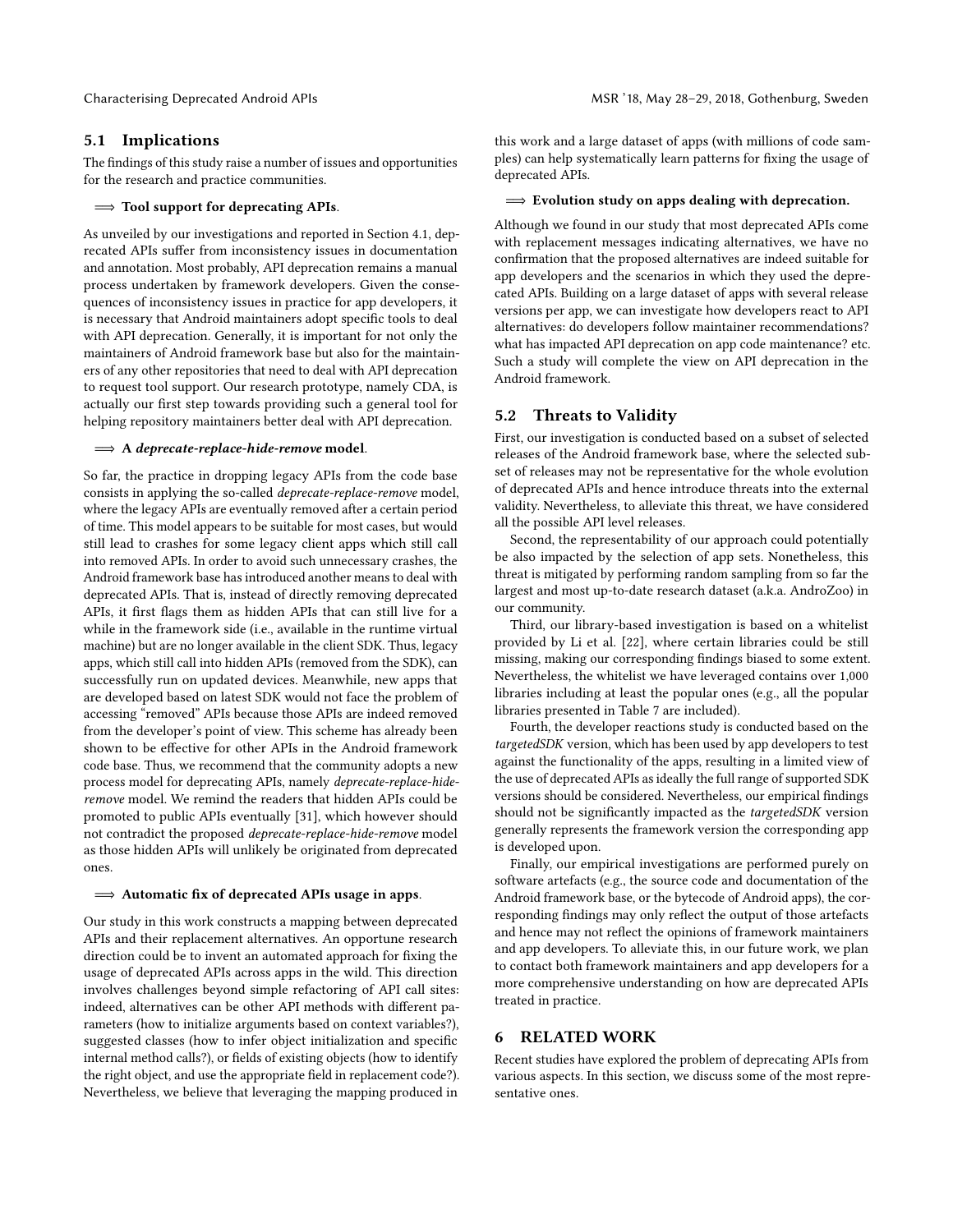# 6.1 API Deprecation

As a common knowledge, deprecated APIs should follow the deprecatereplace-remove cycle where an API is first marked as deprecated and then replaced by a new API and eventually removed from the source code base [\[32](#page-10-21)[–34\]](#page-10-22). However, many deprecated APIs are not removed despite having remained as deprecated for years. For example, Zhou et al. [\[32\]](#page-10-21) present a retrospective analysis of deprecated APIs and find that the traditional *deprecate-replace-remove* cycle is often not respected in open source Java frameworks and libraries. They also argue that, because of API deprecation, coding examples on the web can easily become outdated. Consequently, they present a prototype tool named Deprecation Watcher to automatically flag coding examples of deprecated APIs so that developers can be informed of such usages before spending time and energy into interpreting them. Kapur et al. [\[34\]](#page-10-22) further reveal that deprecated entities do not always get removed eventually while removed entities are not always deprecated beforehand.

For some Java systems on Maven Central Repository, deprecated APIs are even never removed, as discovered by Raemaekers et al. [\[35\]](#page-10-23). Unfortunately, in their study, only @Deprecated annotation is considered, i.e., @deprecation Javadoc tag is ignored, which could have missed some deprecated APIs. As demonstrated in this work, it is quite common that these inconsistencies appear in Java source code repository such as the Android framework code base.

Brito et al. [\[6\]](#page-10-6) argue that APIs should always be deprecated with clear replacement messages so that client systems can correspondingly update. However, based on their investigation, this philosophy is not always respected. Similarly, Ko et al. [\[7\]](#page-10-7) investigate the relationship between API documentation quality and the resolved deprecated APIs. Their empirical investigation reveals that deprecated APIs with documented replacement messages are more likely to be updated comparing to such deprecated APIs that have no documentation indicating their alternatives.

Espinha et al. [\[8\]](#page-10-8) provide a systematic and extensible study on the deprecation of web APIs. Their experimental results show that many web developers are not able to keep their app up-to-date even with a long deprecation time given. Taking Google Maps API version 2 as an example, Google gives three years for its developers to upgrade but turns out that three years are not enough. The authors then argue that three years are rather short but too long that leaves developers too relaxed to migrate their code. This interesting finding could also happen in Java-based systems including the Android framework code base. However, to explore this direction is out of the scope of this work, we therefore consider it as our future work.

# 6.2 API Evolution

McDonnell et al. [\[1\]](#page-10-1) investigate the stability and adoption of Android APIs and find that Android APIs evolve fast and app developers do not follow the evolution momentum. For example, they disclose that around 28% of APIs used by Android apps are outdated where the median lagging time is 16 months. Linares-Vásquez et al. [\[10\]](#page-10-24) further explore the relationship between fault- and changeprone APIs and the success of Android apps and empirically demonstrates that there is a negative impact between these two parts [\[36\]](#page-10-25). Furthermore, they also empirically show that change-prone Android APIs are more likely discussed on social media such as Stack Overflow [\[10\]](#page-10-24).

Li et al. [\[22\]](#page-10-14) explore the evolution of inaccessible Android APIs, where both internal and hidden APIs are considered. Like our approach, they also investigate the inaccessible APIs based on the historical changes of the Android framework code base. They have taken into account 17 prominent releases and reveal that inaccessible APIs are commonly implemented in the Android framework. In this work, we find another reason, which is yet not disclosed by their approach, that certain deprecated APIs are eventually marked as hidden. This modification is quite intelligent as from app developer's point of view those deprecated APIs have been removed from the SDK while from the framework's point of view those deprecated APIs are still retained to avoid potential compatibility issues.

In addition to Android framework code base, several approaches are also proposed to investigate the evolution of general framework code [\[37](#page-10-26)[–39\]](#page-10-27). Dagenais and Robillard [\[37\]](#page-10-26) present a client-server tool called SemDiff that automatically recommends adaptations such as replacing no longer existed methods to client programs by mining the evolution of framework changes. Similarly, Wu et al. [\[38\]](#page-10-28) introduce AURA, a hybrid approach that integrates call dependency analysis with text similarity comparison together, to automatically identify change rules to further benefit client programs to keep their code up-to-date. Meng et al. [\[39\]](#page-10-27) present a novel approach named HiMa, which performs pairwise comparisons for each consecutive revisions recorded in the evolutionary history and aggregates revision-level rules to construct framework-evolution rules. Although HiMa takes more computing powers than AURA, it achieves higher precision and recall in most circumstances.

# <span id="page-9-0"></span>7 CONCLUSION

In this work, we have conducted an exploratory study of deprecated Android APIs. In particular, we have built a prototype research tool called CDA and applied it to different revisions (i.e., releases or tags) of the Android framework code base to investigate all the deprecated APIs (how are they annotated and documented? or how are they cleaned up or survived during the evolution of the framework base?) and infer the mapping with their potential replacement alternatives. Finally, we explore a set of real-world Android apps attempting to understand the reaction of app developers to deprecated Android APIs.

Our experimental investigation eventually finds that (1) Deprecated Android APIs are not always consistently annotated and documented, which can have severe consequences in app development and user experience; (2) The Android framework code base is regularly cleaned-up from deprecated APIs, often in a short period of time; (3) In general, Android framework ensure that deprecated APIs are commented to provide alternatives, although this documentation is rarely updated. (4) In practice, most usage sites of deprecated APIs in app code are located in popular libraries, although, library developers are more likely to update deprecated APIs than app developers.